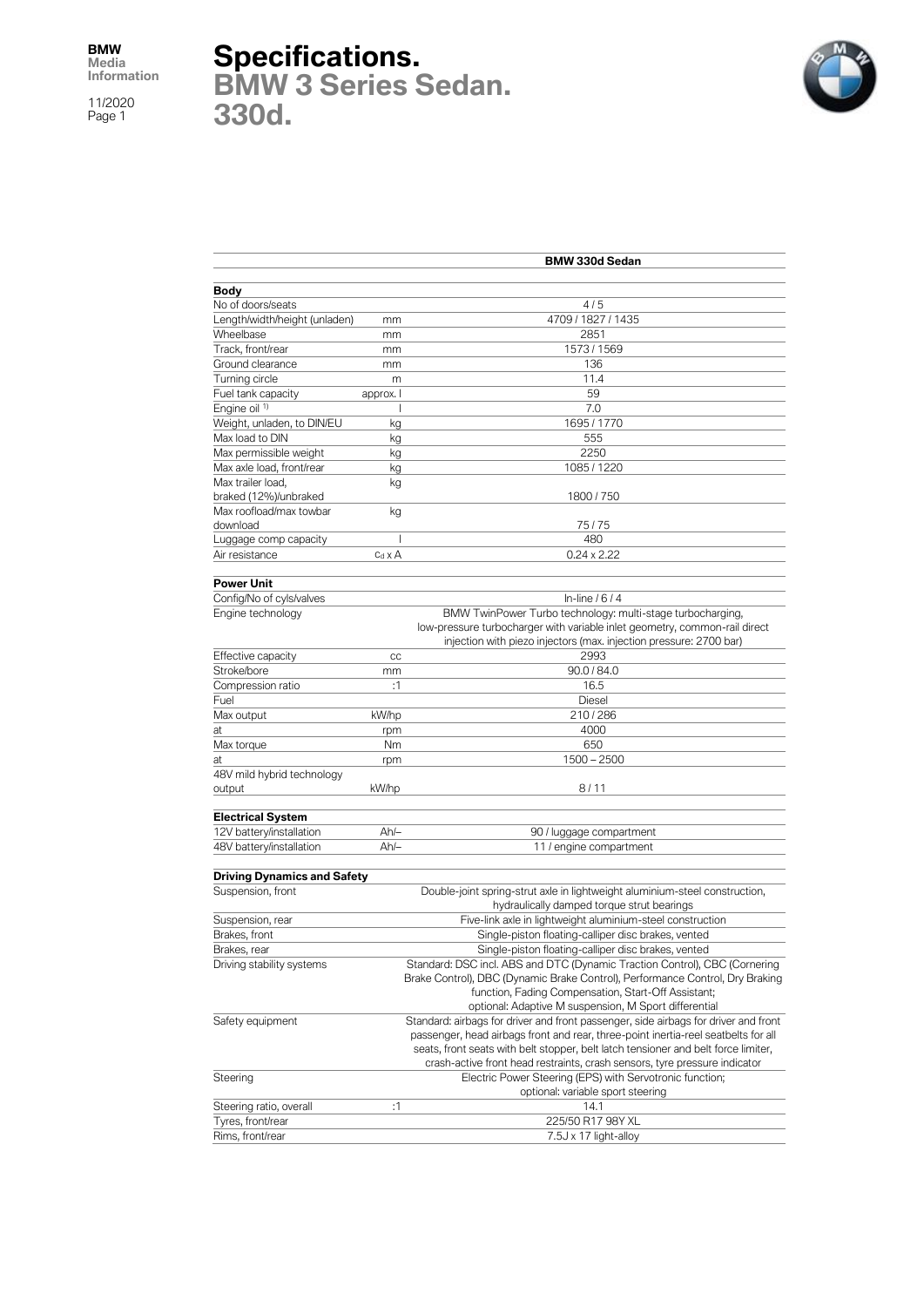|                              |                 | <b>BMW 330d Sedan</b> |                                                                              |  |
|------------------------------|-----------------|-----------------------|------------------------------------------------------------------------------|--|
|                              |                 |                       |                                                                              |  |
| <b>Transmission</b>          |                 |                       |                                                                              |  |
| Type of transmission         |                 |                       | Eight-speed Steptronic transmission                                          |  |
| Gear ratios                  |                 | :1                    | 5.500                                                                        |  |
|                              | $\mathsf{I}$    | :1                    | 3.520                                                                        |  |
|                              | $\mathbf{III}$  | :1                    | 2.200                                                                        |  |
|                              | $\mathsf{N}$    | :1                    | 1.720                                                                        |  |
|                              | $\vee$          | :1                    | 1.317                                                                        |  |
|                              | VI              | :1                    | 1.000                                                                        |  |
|                              | VII             | :1                    | 0.823                                                                        |  |
|                              | VIII            | :1                    | 0.640                                                                        |  |
|                              | R               | :1                    | 3.993                                                                        |  |
| Final drive                  |                 | :1                    | 2.563                                                                        |  |
| Performance                  |                 |                       |                                                                              |  |
| Power-to-weight ratio (DIN)  |                 | kg/kW                 | 8.1                                                                          |  |
| Output per litre             |                 | kW/l                  | 70.2                                                                         |  |
| Acceleration                 | 0-100 km/h<br>S |                       | 5.3                                                                          |  |
| Top speed                    |                 | km/h                  | 250                                                                          |  |
|                              |                 |                       |                                                                              |  |
| <b>BMW EfficientDynamics</b> |                 |                       |                                                                              |  |
| <b>BMW EfficientDynamics</b> |                 |                       | Mild hybrid technology with 48V starter-generator, Brake Energy Regeneration |  |
| standard features            |                 |                       | with recuperation display, Auto Start Stop function,                         |  |
|                              |                 |                       | ECO PRO and COMFORT mode with coasting function, Proactive Driving           |  |
|                              |                 |                       | Assistant, Optimum Shift Indicator, Electric Power Steering,                 |  |
|                              |                 |                       | BMW EfficientLightweight, optimised aerodynamic attributes, active air flap  |  |
|                              |                 |                       | control, on-demand operation of ancillary units, map-regulated oil pump,     |  |
|                              |                 |                       | differential with optimised warm-up behaviour, tyres with reduced rolling    |  |
|                              |                 |                       | resistance, BMW Blue Performance technology with SCR catalytic converter     |  |
|                              |                 |                       |                                                                              |  |
| <b>Fuel Consumption ECE</b>  |                 |                       |                                                                              |  |
| Urban                        |                 | <b>//100 km</b>       | $5.7 - 5.4$                                                                  |  |
| Extra-urban                  |                 | <b>//100 km</b>       | $4.2 - 3.9$                                                                  |  |
| Combined                     |                 | <b>//100 km</b>       | $4.7 - 4.4$                                                                  |  |
| CO <sub>2</sub>              |                 | g/km                  | $125 - 116$                                                                  |  |

Specifications apply to ACEA markets/data relevant to homologation applies in part only to Germany (weight)

Emission rating Euro 6d

1) Oil change

The fuel consumption, CO2 emissions and electric power consumption figures were determined according to the European Regulation (EC)<br>715/2007 in the version applicable. The figures refer to a vehicle with basic configurati

The values are already based on the new WLTP test cycle and are translated back into NEDC-equivalent values in order to ensure comparability<br>between the vehicles. With respect to these vehicles, for vehicle-related taxes o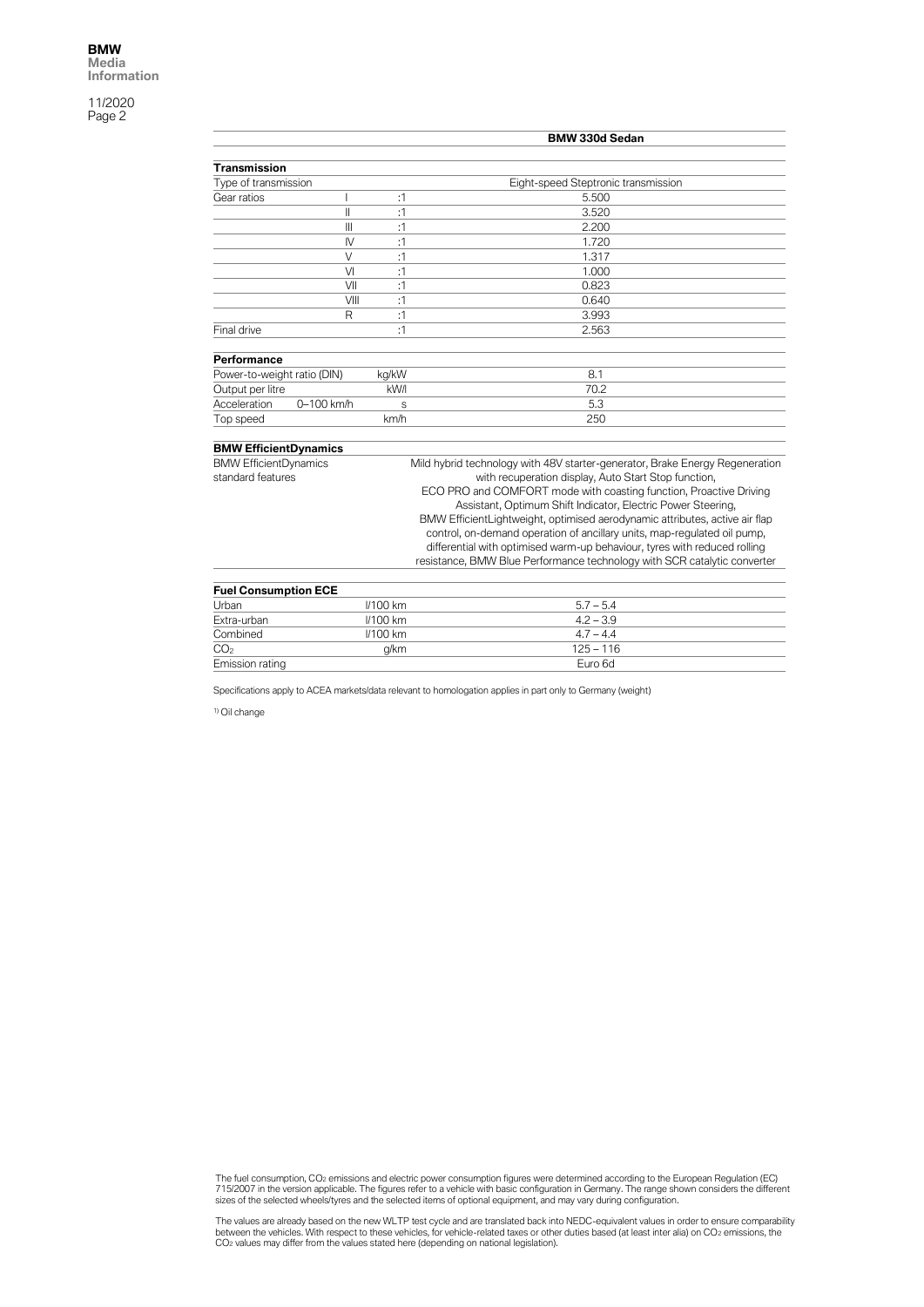## **BMW 3 Series Sedan. 330d xDrive.**

|                                    | <b>BMW 330d xDrive Sedan</b> |                                                                                                                                                                           |  |
|------------------------------------|------------------------------|---------------------------------------------------------------------------------------------------------------------------------------------------------------------------|--|
| <b>Body</b>                        |                              |                                                                                                                                                                           |  |
| No of doors/seats                  |                              | 4/5                                                                                                                                                                       |  |
| Length/width/height (unladen)      | mm                           | 4709 / 1827 / 1445                                                                                                                                                        |  |
| Wheelbase                          | mm                           | 2851                                                                                                                                                                      |  |
| Track, front/rear                  | mm                           | 1573 / 1567                                                                                                                                                               |  |
| Ground clearance                   | mm                           | 135                                                                                                                                                                       |  |
| Turning circle                     | m                            | 12.0                                                                                                                                                                      |  |
| Fuel tank capacity                 | approx. I                    | 59                                                                                                                                                                        |  |
| Engine oil 1)                      |                              | 7.0                                                                                                                                                                       |  |
| Weight, unladen, to DIN/EU         | kg                           | 1765 / 1840                                                                                                                                                               |  |
| Max load to DIN                    | kg                           | 555                                                                                                                                                                       |  |
| Max permissible weight             | kg                           | 2320                                                                                                                                                                      |  |
| Max axle load, front/rear          | kg                           | 1130 / 1240                                                                                                                                                               |  |
| Max trailer load.                  | kg                           |                                                                                                                                                                           |  |
| braked (12%)/unbraked              |                              | 1800 / 750                                                                                                                                                                |  |
| Max roofload/max towbar            | kg                           |                                                                                                                                                                           |  |
| download                           |                              | 75/75                                                                                                                                                                     |  |
| Luggage comp capacity              | I                            | 480                                                                                                                                                                       |  |
| Air resistance                     | $c_d \times A$               | $0.24 \times 2.22$                                                                                                                                                        |  |
| <b>Power Unit</b>                  |                              |                                                                                                                                                                           |  |
| Config/No of cyls/valves           |                              | In-line $/6/4$                                                                                                                                                            |  |
| Engine technology                  |                              | BMW TwinPower Turbo technology: multi-stage turbocharging,                                                                                                                |  |
|                                    |                              | low-pressure turbocharger with variable inlet geometry, common-rail direct                                                                                                |  |
|                                    |                              | injection with piezo injectors (max. injection pressure: 2700 bar)                                                                                                        |  |
| Effective capacity                 | cc                           | 2993                                                                                                                                                                      |  |
| Stroke/bore                        | mm                           | 90.0 / 84.0                                                                                                                                                               |  |
| Compression ratio                  | :1                           | 16.5                                                                                                                                                                      |  |
| Fuel                               |                              | <b>Diesel</b>                                                                                                                                                             |  |
| Max output                         | kW/hp                        | 210/286                                                                                                                                                                   |  |
| at                                 | rpm                          | 4000                                                                                                                                                                      |  |
| Max torque                         | Nm                           | 650                                                                                                                                                                       |  |
| at                                 | rpm                          | $1500 - 2500$                                                                                                                                                             |  |
| 48V mild hybrid technology         |                              |                                                                                                                                                                           |  |
| output                             | kW/hp                        | 8/11                                                                                                                                                                      |  |
| <b>Electrical System</b>           |                              |                                                                                                                                                                           |  |
| 12V battery/installation           | $Ah/-$                       | 90 / luggage compartment                                                                                                                                                  |  |
| 48V battery/installation           | $Ah/-$                       | 11 / engine compartment                                                                                                                                                   |  |
| <b>Driving Dynamics and Safety</b> |                              |                                                                                                                                                                           |  |
| Suspension, front                  |                              | Double-joint spring-strut axle in lightweight aluminium-steel construction,                                                                                               |  |
|                                    |                              | hydraulically damped torque strut bearings                                                                                                                                |  |
| Suspension, rear                   |                              | Five-link axle in lightweight aluminium-steel construction                                                                                                                |  |
| Brakes, front                      |                              | Single-piston floating-calliper disc brakes, vented                                                                                                                       |  |
| Brakes, rear                       |                              | Single-piston floating-calliper disc brakes, vented                                                                                                                       |  |
| Driving stability systems          |                              | Standard: DSC incl. ABS and DTC (Dynamic Traction Control), CBC (Cornering                                                                                                |  |
|                                    |                              | Brake Control), DBC (Dynamic Brake Control), Performance Control, Dry Braking                                                                                             |  |
|                                    |                              | function, Fading Compensation, Start-Off Assistant, xDrive all-wheel-drive                                                                                                |  |
|                                    |                              | system networked with DSC; optional: Adaptive M suspension,                                                                                                               |  |
|                                    |                              | M Sport differential                                                                                                                                                      |  |
| Safety equipment                   |                              | Standard: airbags for driver and front passenger, side airbags for driver and front<br>passenger, head airbags front and rear, three-point inertia-reel seatbelts for all |  |
|                                    |                              | seats, front seats with belt stopper, belt latch tensioner and belt force limiter,                                                                                        |  |
|                                    |                              | crash-active front head restraints, crash sensors, tyre pressure indicator                                                                                                |  |
| Steering                           |                              | Electric Power Steering (EPS) with Servotronic function;                                                                                                                  |  |
|                                    |                              | optional: variable sport steering                                                                                                                                         |  |
| Steering ratio, overall            | :1                           | 14.9                                                                                                                                                                      |  |
| Tyres, front/rear                  |                              | 225/50 R17 98Y XL                                                                                                                                                         |  |
| Rims, front/rear                   |                              | 7.5J x 17 light-alloy                                                                                                                                                     |  |